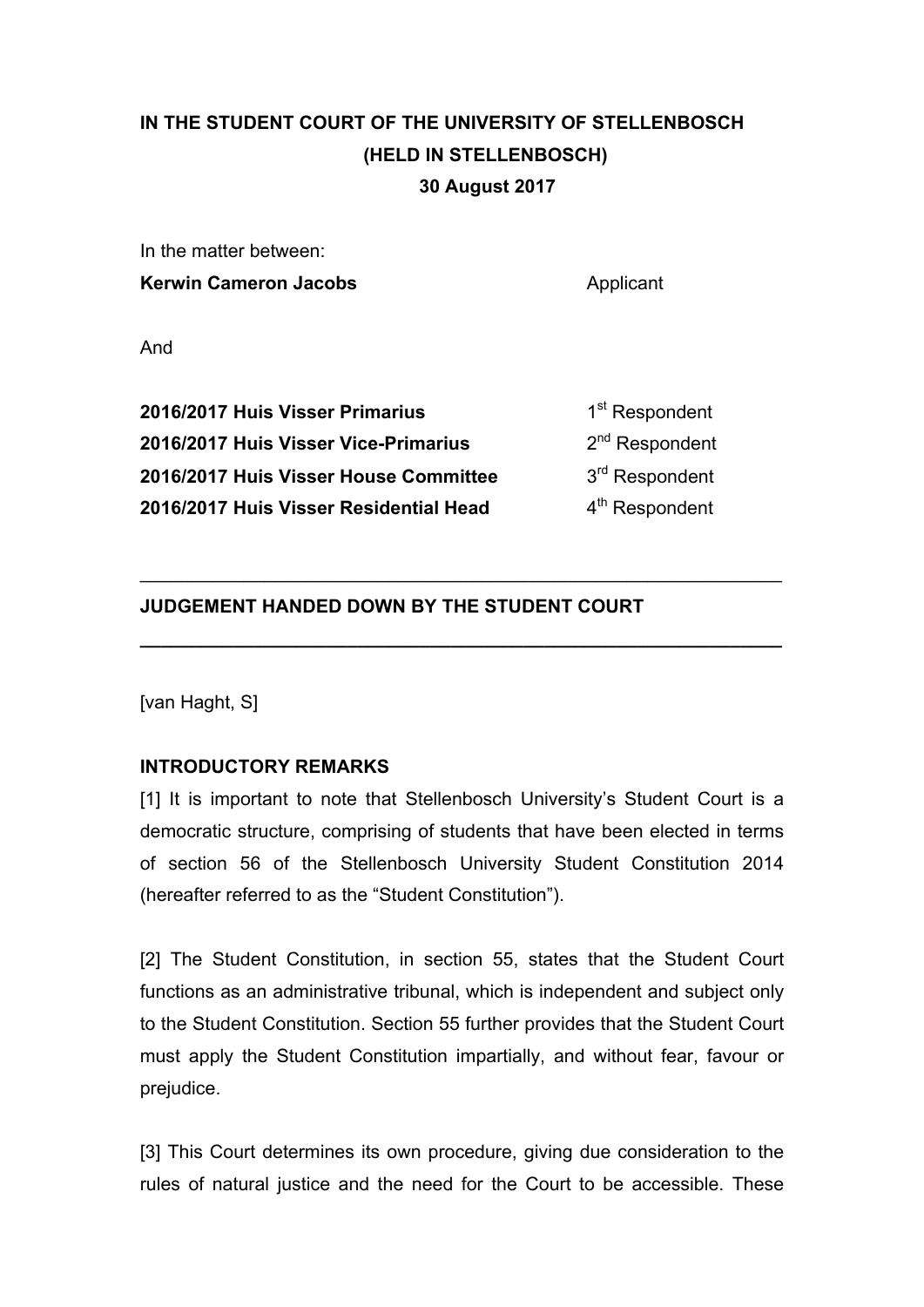functions are to be performed objectively, transparently and in the utmost good faith.

[4] The Student Court, as per section 62 of the Student Constitution, has the power to:

"(a) give an interpretation, or to confirm the interpretation of a party before the Court, regarding –

(i) this Constitution; or

(ii) any empowering provision in terms of which a student body or a member of a student body exercises power;

(b) decide on the constitutionality of any action or omission of a student body or a member thereof…"

[5] In addition, in section 63 of the Student Constitution, it states:

"The Student Court can –

a. grant an interdict or any other interim relief if material injustice would otherwise result;

b. grant a declaratory order;

c. set aside any decision or action that is inconsistent with this Constitution, or a constitution, policy, regulation or any empowering provision of a student body, in so far as it is inconsistent with it, provided that in case of setting aside –

> (i) the retroactive effect of the order must be limited as far as possible; and

> (ii) the order can be suspended for a fixed time or on any conditions so as to allow the person or body in question to rectify the fault; or 17

(d) grant any order, including a combination of the abovementioned remedies, that is fair and equitable."

[6] Thus the Student Court will be using its powers afforded to it by the Student Constitution to make the following order.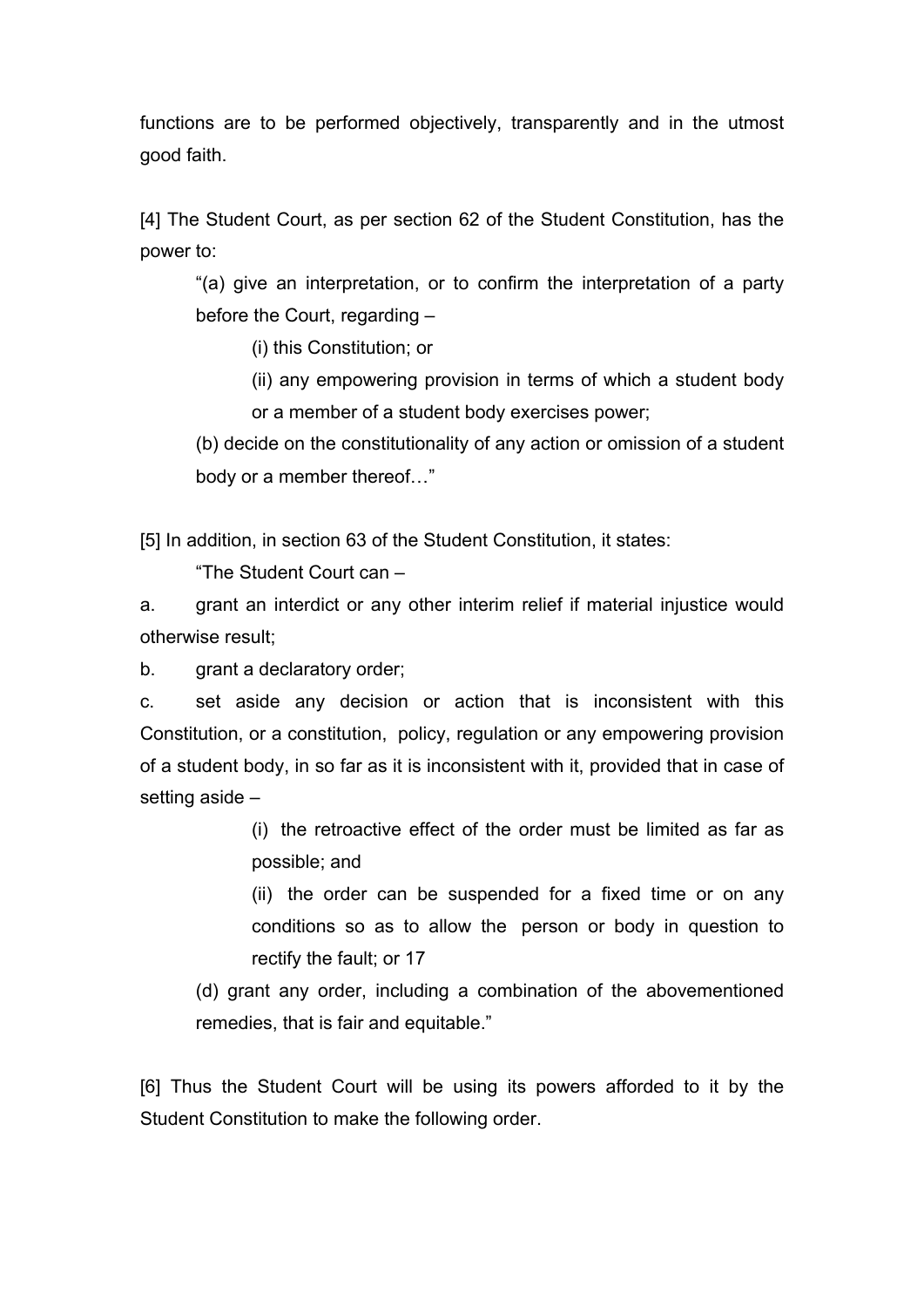#### **FACTUAL BACKGROUND**

[7] A temporary interdict was requested after the first respondent sent out an email calling for an extraordinary house meeting. The meeting was set to take place on Monday 7 August 2017 at 18:45 "to eliminate the requirement that a house member needs to attend 2/3 of critical engagement sessions to be eligible to stand for HK." In the email, Mr Strydom explains that, in an effort to allow as many candidates as possible to run for House Committee, the requirement that a candidate, in order to qualify for election onto the House Committee, must attend two out of three [2/3] of these critical engagement sessions must be abolished. As only two critical engagement sessions were held prior to the election, Mr Strydom suggested the abolition of the requirement so that candidates need not attend both sessions in order to qualify.

[8] It was also set out in the application for the temporary interdict that the caucus for the election of the House Committee was set to take place directly after the meeting held on Monday 7 August.

[9] Mr Jacobs contended that the 2/3 attendance of the critical engagement sessions was required in accordance with the rules of Huis Visser. He requested that the meeting for the abolishment of the rules be interdicted. He also requested an interdict preventing the caucus for the election of the House Committee. He further requested that the Court order Huis Visser to hold a third critical engagement session (perhaps more than three) in order for potential candidates to be able to meet the 2/3 requirement; and that the caucus for the election of the House Committee should continue only after this session has been held. He argued that the requirement that candidates must attend 2/3 sessions should remain in place.

[10] Mr Jacobs further contended that since the SRC election period had begun, holding a caucus during this period was in direct conflict with section 92(5) of the Student Constitution, which provides that "The election of any of the direct or indirect constituent bodies and members of the Academic Affairs Council, Prim Committee, Societies Council, Faculty Student Committees and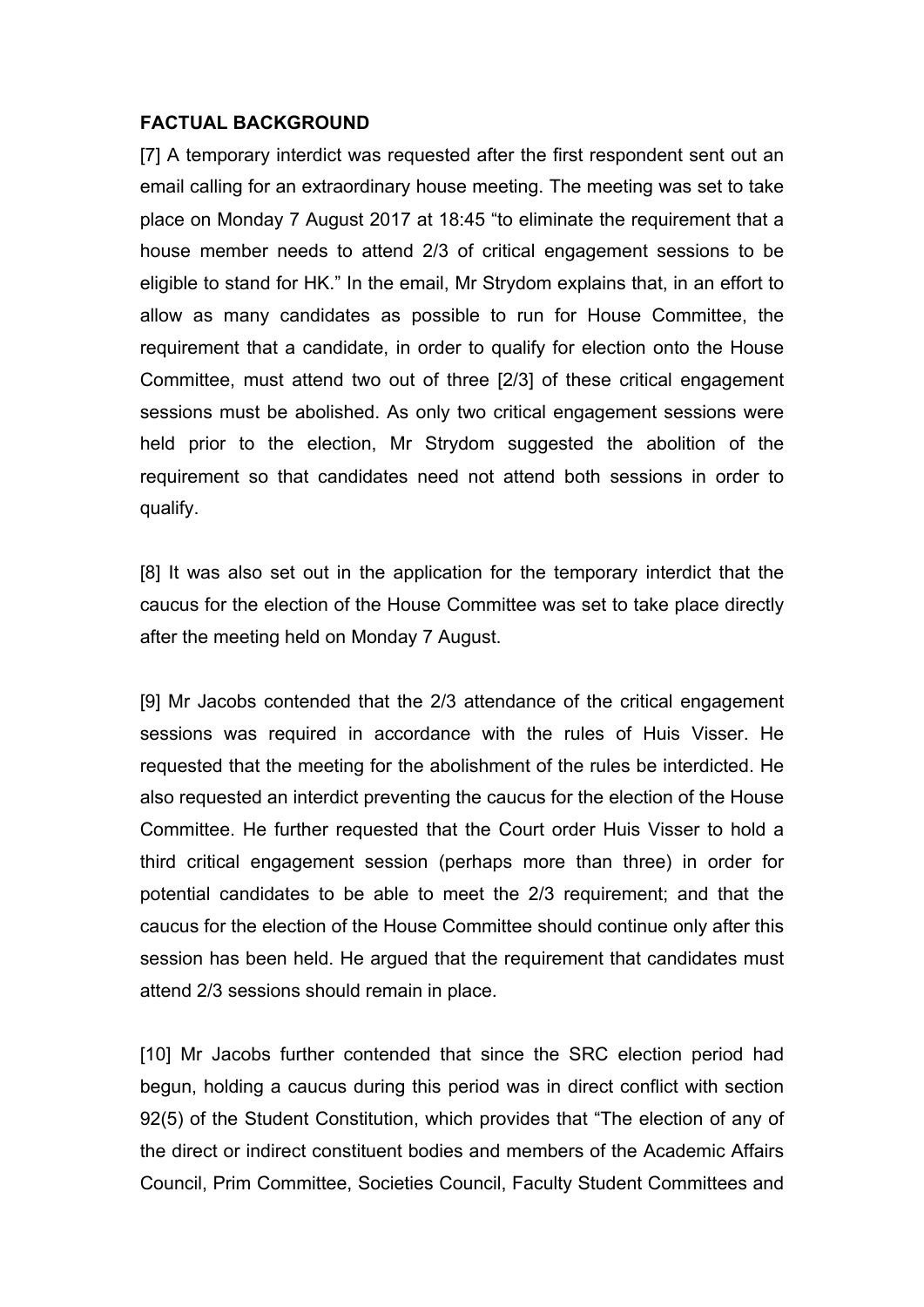House Committees must take place after the Student Representative Council election."

[11] Pursuant to the above contentions, the Student Court granted a temporary interdict in favour or Mr Jacobs until such time as the Respondents had filed their papers in order for the Court to hear both sides in line with the *audi alteram partem* principle. The temporary interdict was not complied with and the meeting and caucus went ahead as scheduled. The Respondents have since filed their Answering Affidavits. The content of which is summarised below.

[12] The Respondents allege that because the period during which 2/3 attendance was required was not stipulated, this requirement is vague and therefore invalid. They also allege that no requirement to hold a minimum of three meetings was in place; only that 2/3 of the meetings held must be attended. In addition, the Respondents raise three points *in limine* regarding the jurisdiction of the Court; the mandate of the Court; and the urgency of the matter on which the temporary interdict was granted. In summary, should the Court not uphold the points *in limine*, the Respondents request the court to find that requiring 2/3 attendance of the critical engagement sessions, and requiring Huis Visser to hold a third session would not be in the interest of the House and would have far-reaching, unjust consequences on the student body as a whole.

#### **POINTS** *IN LIMINE*

[13] The rule *nisi* handed down by the Student Court was decided on after only hearing the case of one of the parties to the matter. This judgment may therefore differ from the rule *nisi* on the basis of the Respondents' arguments.

## Point *in limine* – jurisdiction

[14] With regard to the jurisdiction of the Student Court over the Huis Visser Residence and the House Committee of Huis Visser, the Court finds that it possesses jurisdiction. The First Respondent argues, in paragraphs 39-48 of his Answering Affidavit, that the House Committee is not a Student Body that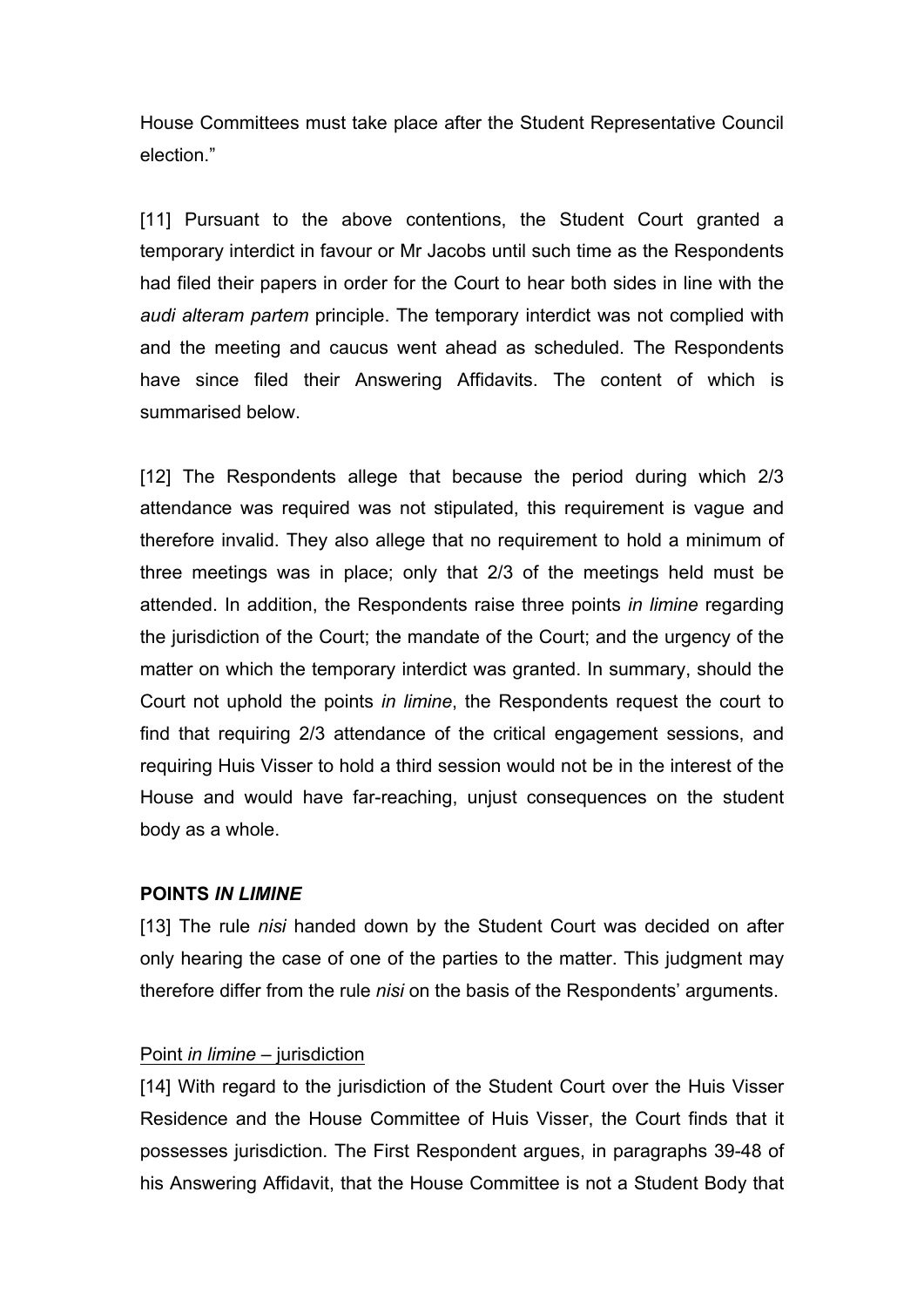is constituted by the Student Constitution and therefore that the Student Court lacks jurisdiction to hand down a binding judgment on Huis Visser or the House Committee. The Court respectfully disagrees with this statement. As per section 62(a)(i) of the Student Constitution, the Student Court "has the power to – give an interpretation, or to confirm the interpretation of a party before the Court, regarding – this Constitution. Therefore the Court must interpret the work "constituted" in section 3 of the Student Constitution. The Court finds that the meaning of "constituted" is to mean "establish by law" or to "give legal form" to the institutions that are listed in that section. The Court does not find that the list of bodies in section 3 is indicative of the bodies that are bound by the Constitution. It merely serves to show which bodies are created in terms of the Constitution. This Court shall follow the definition of "student body" in section 1(5) of the Student Constitution. This definition therefore includes Huis Visser and the House Committee as both are regarded as an "organized group of students formally associated with the University." In addition, although Huis Visser and its House Committee are subject to the Disciplinary Code for Students of Stellenbosch University, this does not exclude the Court's jurisdiction over the matter at hand, which is an inter-student dispute and not necessarily a disciplinary matter. To exclude the jurisdiction of the Court would be to leave the Applicant without a body to approach for recourse, this would be against the purpose and object of the Student Court and the Student Constitution as a whole. Therefore this point *in limine* is dismissed.

#### Point *in limine* – mandate

[15] The Court wishes to remind the Respondents that this judgment replaces the temporary interdict judgment, as the Court had not heard the arguments of both parties when handing down the first temporary judgment. Therefore the point *in limine* regarding allegations of the Court acting *ultra vires* and going above and beyond its mandate is dismissed. This judgment in any case will repeal the previous temporary judgment.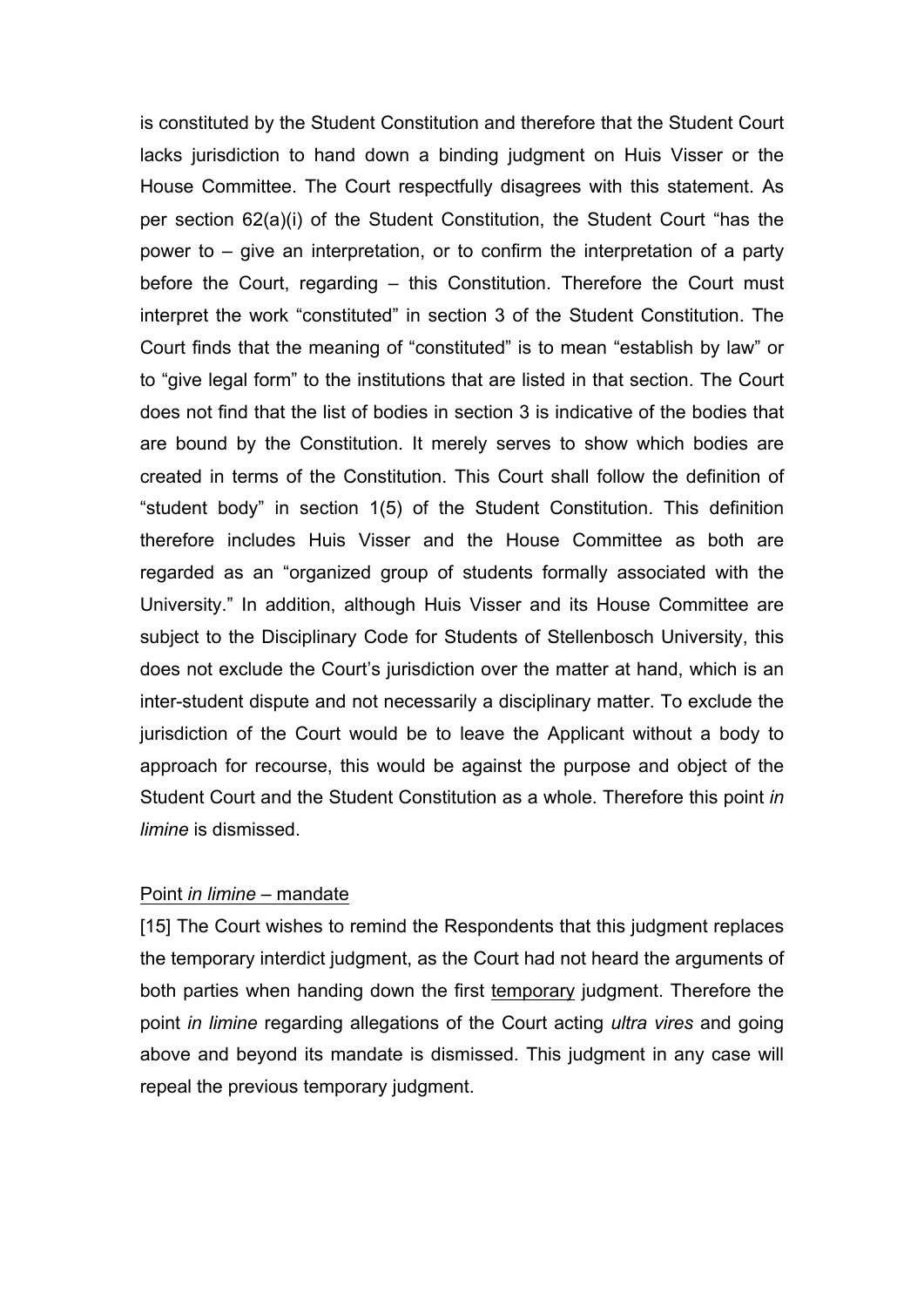#### Point *in limine* – urgency

[16] The points raised by the Respondents in this point *in limine* can be answered in the same way as the previous point *in limine*. The temporary interdict only stands in the interim period before final judgment is handed down, which is after hearing arguments from both parties. Thus, the issue brought by the Respondents regarding hearing only the applicant's case is moot. At the time when the application for the interdict was received, the Court considered it a matter of urgency and therefore dealt with it as such without arguments from the Respondents. A matter where twenty-four hours notice is given for an extraordinary meeting is an urgent matter. But the Court no longer sees it as an urgent matter, because this is no longer an application for an urgent temporary interdict. The Court is currently handing down final judgment without an urgent time restraint; therefore urgency is not at issue.

## **APPLICATION OF THE LAW TO THE FACTS**

[17] The Student Court is of the opinion that since the applications for a position on the SRC only close on the  $7<sup>th</sup>$  of August 2017, the period of election had not yet begun at the time the meeting and caucus were conducted. The election period only commences on the  $8<sup>th</sup>$  of August 2017. Thus this argument by Mr Jacobs cannot be upheld.

[18] The Court would like to remind the parties that it is fully entitled to alter or overrule a temporary interdict granted before both parties' cases were heard and considered.

[19] Regarding the failure to communicate with the Respondents prior to the temporary interdict, or send them the interdict by email, the Court notes the following. The Student Court apologised to the Respondents for the failure to send the temporary interdict to the Respondents at the time when it was sent to the Applicant. As noted in paragraph 30 of the First Respondent's Answering Affidavit, the Chairperson of the Student Court stated, "It seems you have not received the judgment, and so you may not be liable for any deliberate non-compliance." This does not mean that the Respondents are not bound by the temporary interdict, merely that, on account of their lack of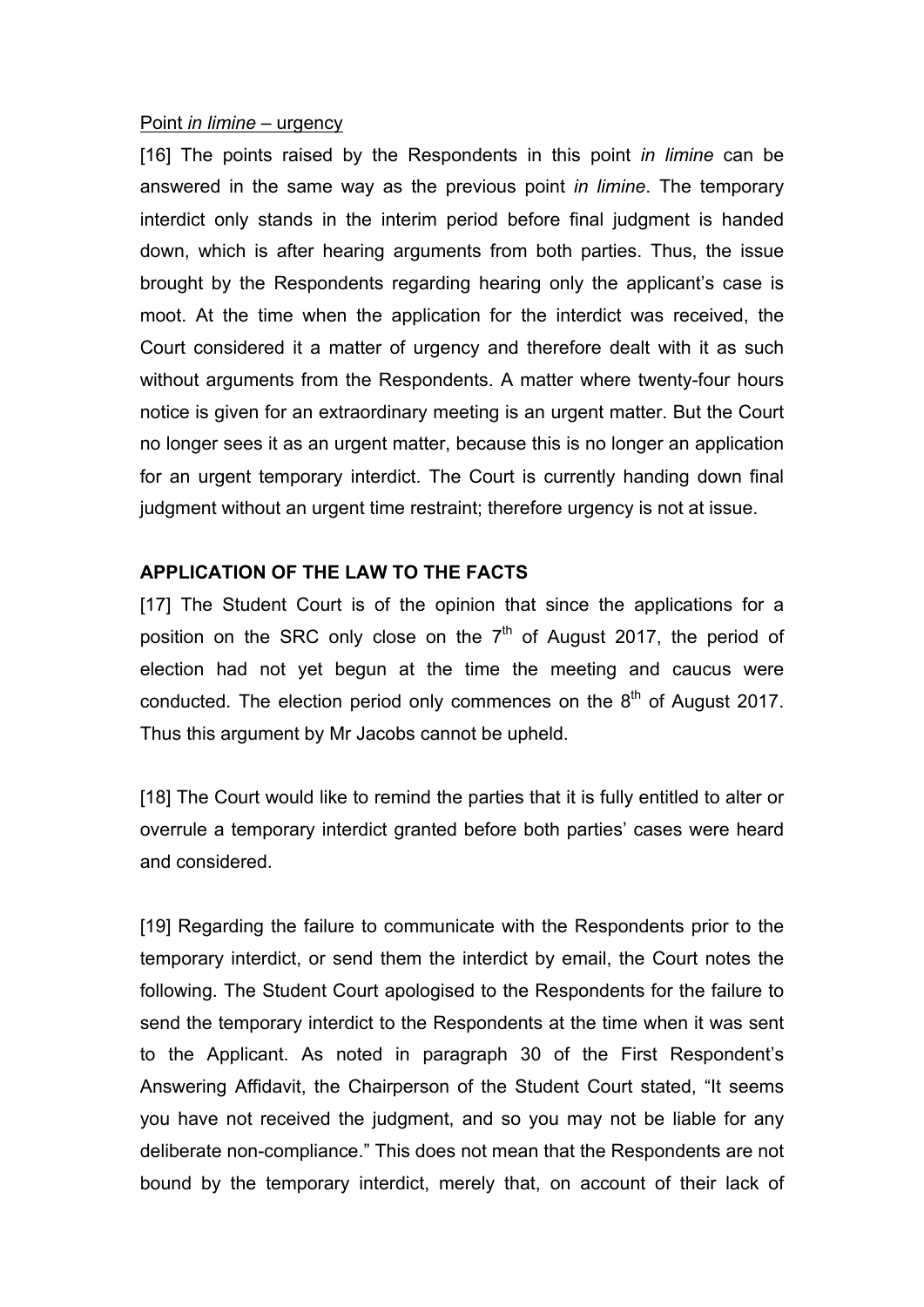knowledge of the interdict, they cannot be held in contempt of the Court's order. Therefore the Student Court does not see the failure of the Respondent's knowledge of the order as any hindrance to the matter at hand, the Respondents are still bound by the consequences of non-compliance with the interdict and the current judgment in so far as it replaces the interdict. The Court notes that the temporary interdict was not complied with. It was held in the interdict that should the meeting and election continue, both would be invalid. This statement binds the Court and respective parties, as the Respondents should have complied with the interdict at the time it was granted. Furthermore their excuse for non-compliance is weak; the Applicant presented a printed copy of the order of the Court, the Respondents had no *bona fide* reason to ignore this order. Thus the order stands and the meeting and election of the caucus is invalid.

[20] Having said this, the Court finds that it is in the interests of justice and fairness to permit the abolishment of the requirement of 2/3 attendance of the critical engagement sessions. It is within the prerogative of the House Committee to decide which amendments they want to pass and those they do not. However, the Court must ensure compliance with prescribed procedures so that the residents and student body as a whole are protected. In addition, the Court notes that it is not a requirement to hold a minimum of three critical engagement sessions. The Court finds that it is in the interest of the Applicant and Respondents that the process of election is not delayed, as the results may have far reaching consequences. The Court accepts that the four candidates who met the attendance requirement will be slightly disadvantaged if the requirement is abolished. However, their disadvantage is minor, as they will still be allowed to stand as candidates, albeit alongside the other fifteen candidates who will be eligible once the requirement is abolished. It is in the best interests of all concerned that Huis Visser has as varied a choice as possible in the election of their House Committee.